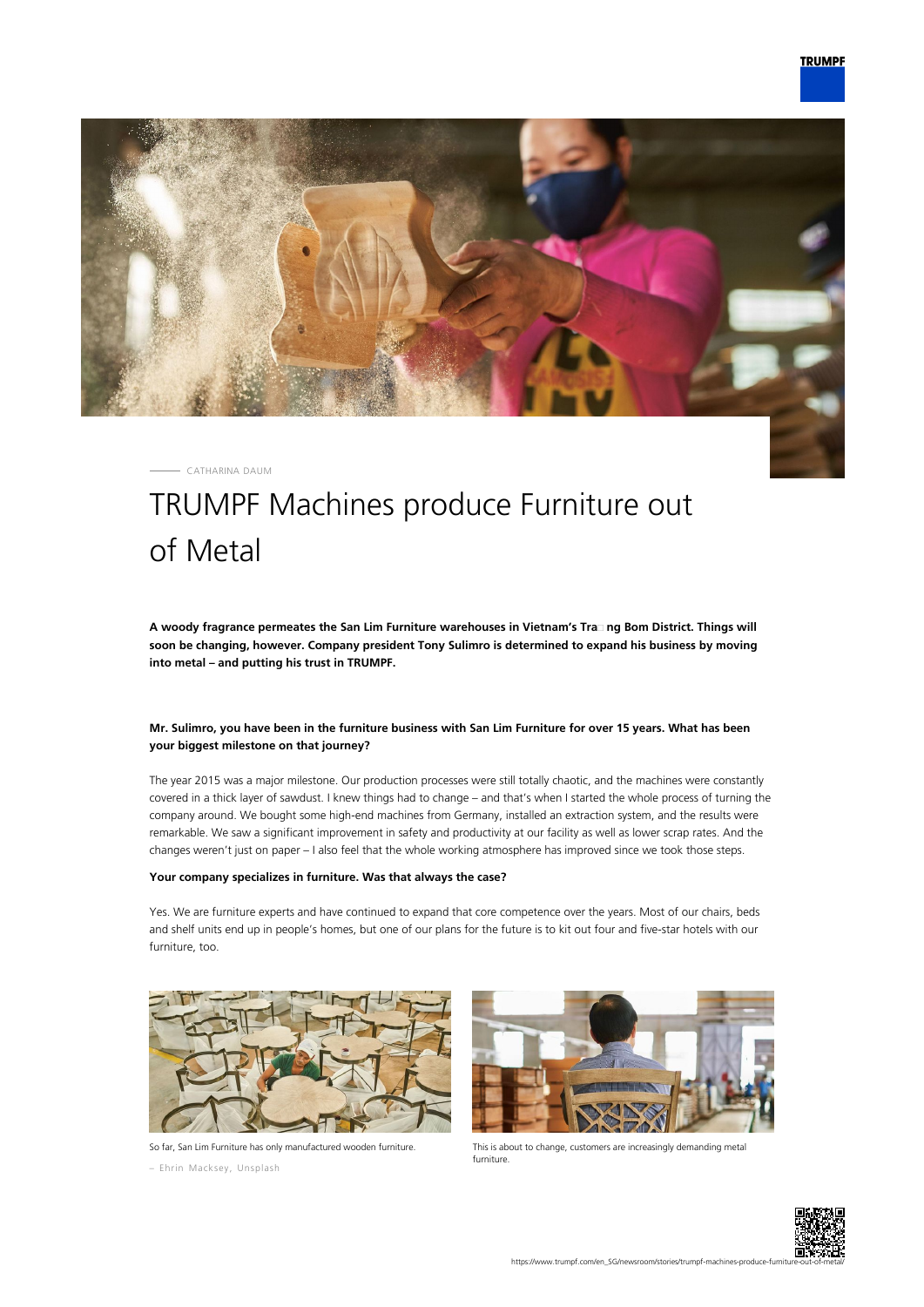– Ehrin Macksey, Unsplash



With four TRUMPF systems, San Lim Furniture is therefore reorganizing its production and producing both wood and metal furniture.

– Ehrin Macksey, Unsplash

#### **That sounds ambitious. Will you still be focusing on wooden furniture?**

Yes and no. Wooden furniture has always been our primary line of business. But, right now, we're building a second facility not far from our main site, where we will be making furniture out of metal. It was when we were searching for the right machines to work with metal that we came across TRUMPF.

#### **Why choose metal?**

Times are changing, and we need to change with them. Flick through any furniture catalogue and you'll see lots of plastic and metal as well as wood. We want to tap into that market so we can offer our customers a broader range of products in future.

## **You've pledged to make the lifestyle we enjoy in the West accessible to people all over the world. What part does TRUMPF play in that?**

Simple metal structures are in high demand all over the world, from London to New York. I think our main line of business in future will primarily consist of those kinds of products. We want to make sure we have the right partner on board to take that step, and TRUMPF fits the bill. It's essential that the products we make meet the quality standards of the countries we export them to – and right now most of our furniture goes to the US.

# **»**

# **Simple metal structures are in great demand. I believe that our main business in the future will consist mainly of metal products.**

Tony Sulimro, Managing Director San Lim Furniture

## **You've invested in four new machines that can handle bending, tube cutting and laser welding. It's the first time TRUMPF has installed some of those machines in Vietnam. What led you to place your trust in this new approach?**

The way I see it is that new investments open up new opportunities. Obviously it's a risk to make such a big investment, but I think that with TRUMPF's support we can take that risk together and overcome it. Sometimes it's important to trust in a new approach to keep things moving forward.

#### **Is that your recipe for success?**

You could say that, yes. We're always striving to improve and looking for ways to make our customers even more satisfied. I would say that my personal motto of "keep improving" sums it up nicely!



**TRUMPF**